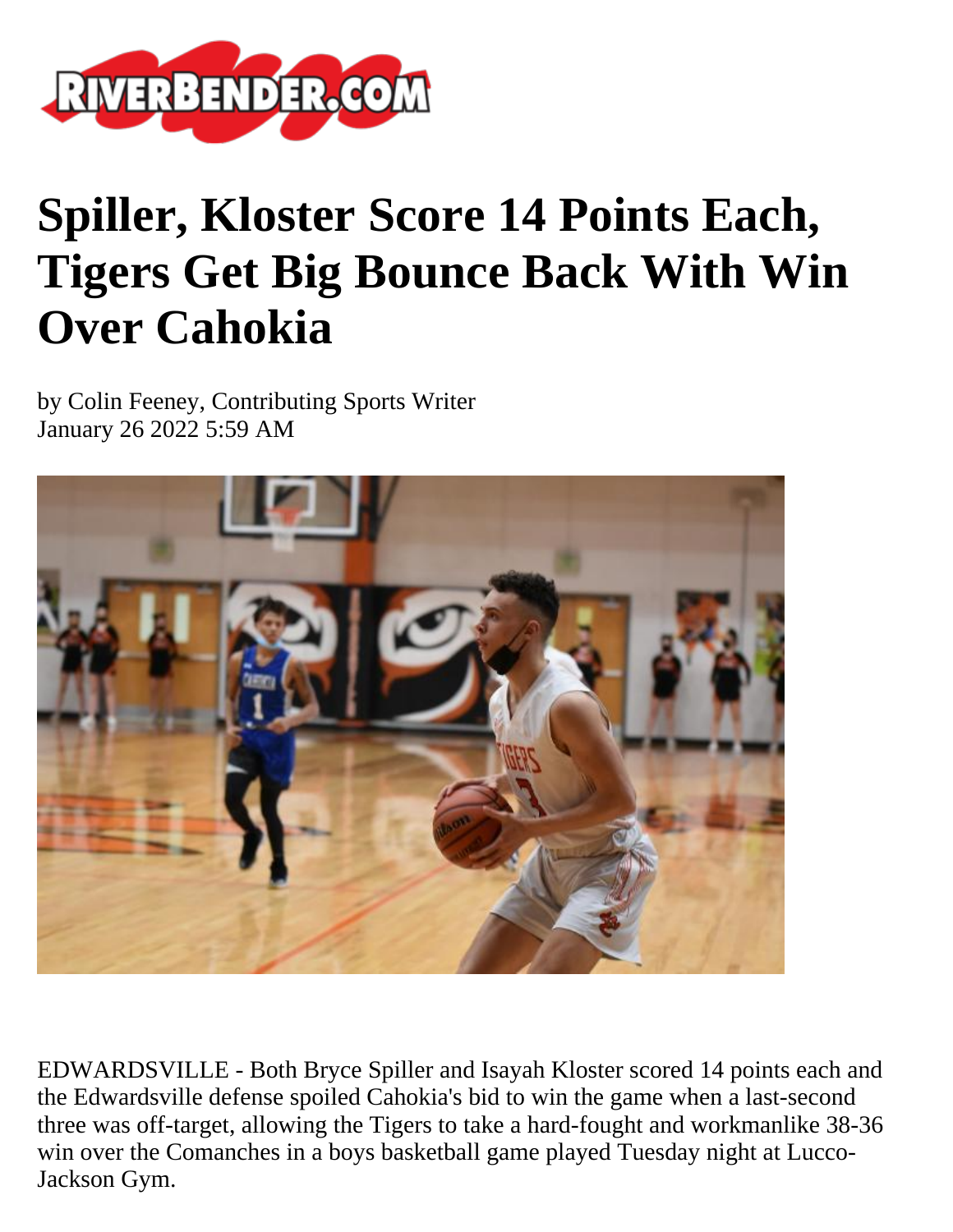Cahokia came from behind six days earlier in the Jersey Mid-Winter Classic, going on a late 9-0 run to take the win over Edwardsville 46-42, and in Tuesday's win was exactly what the Tigers needed.

"I think that was a gritty performance by our guys," Edwardsville head coach Dustin Battas said. "We didn't shoot it great, but there are some plays I think we'd like to have back. But I thought our defense was excellent, I thought our rebounding was excellent. We've talked all year about there being a fine line between winning and losing and tonight, I just thought we competed hard and were able to make enough plays to win, so it's a great win for us."

The effort by the Tigers showed that things are still going in the right direction for the team.

"We've really focused on competing with our guys," Battas said, "getting them comfortable in non-stop, competitive varsity games, being consistent on every possession. If you miss a shot, go back and play good defense. If you turn the ball over, get back and play good defense. We actually executed a lot things well tonight, like I said, we didn't make as many shots as our guys would have liked. But every win is hard. And especially against athletic teams like Cahokia that's playing better and better. A very workmanlike effort. I thought we had multiple contributions, we had guys be physical and rebounding, so I'm really proud of our guys."

The Tigers kept persevering and working hard throughout the game, which was a big factor in the outcome.

"I thought our inside presence with Isayah and (Shaun) Pacatte and Iose (Epenesa) and Hersch (Greene) a little bit, and Hersch is nursing a little bit of an ankle injury. But those guys were real physical inside, got us some big rebounds, and Isayah scoring 14 points on the interior. And that opened up some things on the outside. We got a lot of open threes because of our inside guys demanding double teams and making the defense have to worry about them scoring around the basket. So I thought the effort from Isayah and Pacatte and Iose and Hersch was terrific."

Battas did like the team's energy, but was more prouder of their focus on the game and concentrating on the job at hand.

"Younger guys, they think enthusiasm and energy is different sometimes," Battas said. "I'm glad they were enthusiastic, but I thought our focus was better. Focusing on having energy, focusing on playing with some enthusiasm, focusing on consistent effort. So I'm excited that they felt enthusiastic about tonight, but I'm most proud of their focus was good. I thought every possession, even when it didn't go our way, we knew what we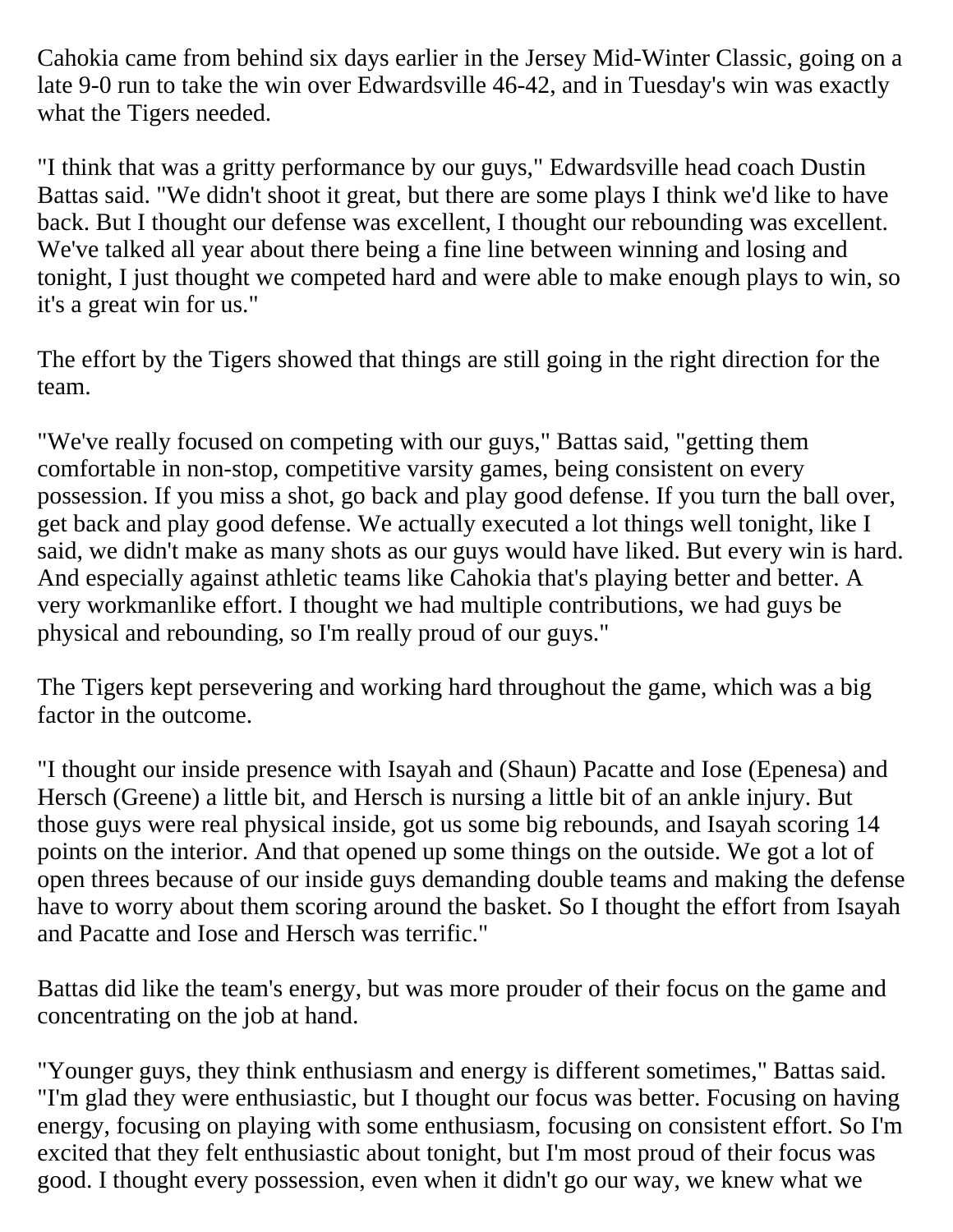were doing on offense, we knew what we were doing on defense. Focusing is something that's, honestly, it's difficult, especially for younger players. There are so many distractions these days, it's hard for them to really lock in. And I thought we were really locked in tonight, especially on defense."

Both Kloster and Spiller played aggressively inside the lane, and were able to get their points inside, which also helped make a difference.

"Yeah, really good," Battas said. "The design of our offense a lot of times is shots at the rim and threes; I think we shot four-for-20 in threes. So it doesn't look like on paper that we maybe had our best offensive game, but we're getting shots that we designed to get. And we want to balance that with getting open threes, attacking the rim and throwing it inside to the post. I thought we did all three things tonight and that led to a lot of open shots. We'll get better at making them and they're hard to play against. They're fast and scrappy guys, so getting contributions from those guys, and we have encouraged them to be more confident and more aggressive. And that just makes you more harder to guard."

The game started off with Omario Gooden and Kaden Bell hitting from outside to give Cahokia a 4-0 lead, with Spiller countering from inside and Kloster hitting on a threepoint play to give Edwardsville its first lead at 5-4. Spiller and Kloster hit again from inside to complete a 9-0 run at the end of the first to give the Tigers a 9-4 lead at the buzzer.

The two teams traded threes to start the second quarter, and that exchange saw the Tigers up their lead to 17-10, after which Malik Allen scored to make it 19-10, Edwardsville. Another exchange of threes made it 22-13, with free throws from Isaiah Sanders and a basket by Gooden making the score 22-17 before a basket shortly before the buzzer by Spiller put the Tigers up 24-17 at halftime.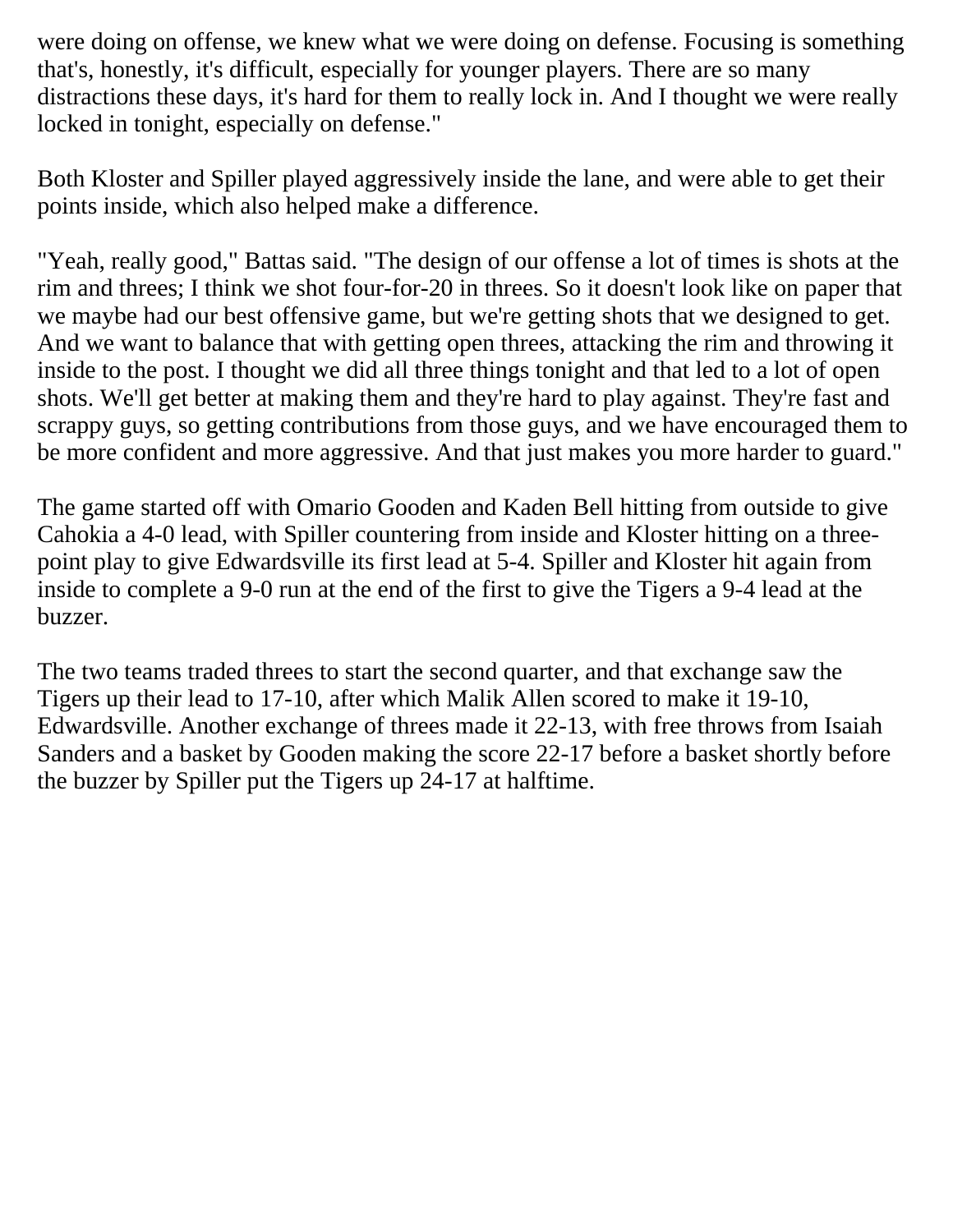

Edwardsville started the second half with baskets by Jordan Bush and Kloster to bring the score to 28-20, but the Comanches got back-to-back threes from Gooden and Jimeque Harvey to pull back to within 28-26, forcing an Edwardsville time out. Allen hit a big three to make it 31-26, with Harvey scoring inside before the buzzer to make it 31-28 after three quarters.

The fourth quarter started with an exchange of baskets before Harvey tied the game up 33-33 with a three on the baseline with 4:15 left in regulation. Undaunted, Spiller scored on the end of a break to put the Tigers back up 35-33, with Pacatte scoring inside late to make it 37-34. In the final minute, a steal and score from Sanders made it 37-36, with a free throw on the front end of a one-and-one by A.J. Tillman making it 38-36 with 4.8 seconds to go. Tillman missed the second shot and Cahokia grabbed the rebound, after which they called three straight time outs when they couldn't get the ball in play. The Comanches got the ball past mid-court and called their final time out with 1.9 seconds to play. Edwardsville called their last time out to set up the defense, and a good pass got the ball to Gooden, but his shot was off target, allowing the Tigers to win 38-36.

Besides Spiller and Kloster's 14 points each, Allen scored five points, both Bush and Pacatte had two points apiece and Tillman had a single point. Gooden led the